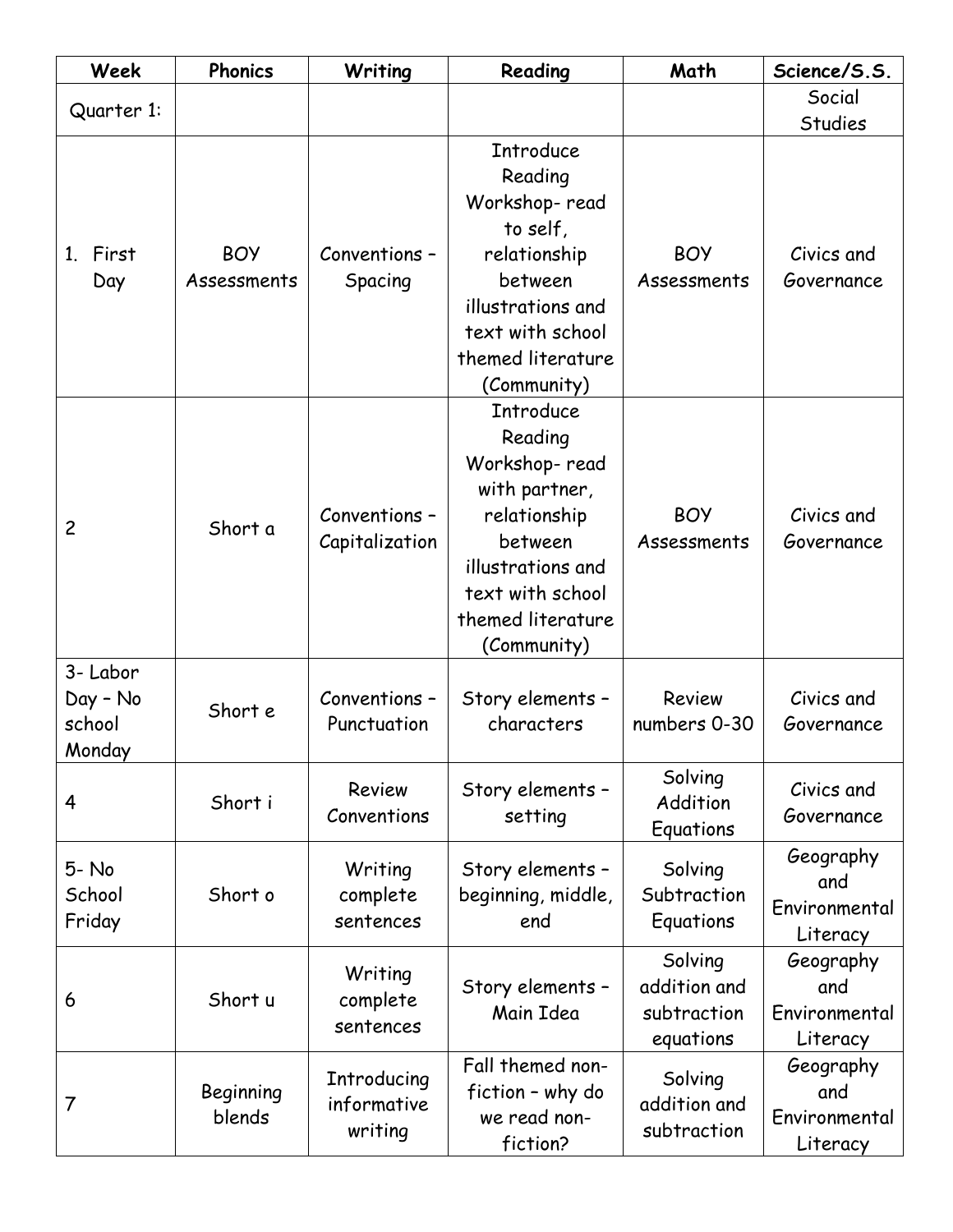|                                                     |                       |                                            |                                                                                                    | word<br>problems                                                                     |                                               |
|-----------------------------------------------------|-----------------------|--------------------------------------------|----------------------------------------------------------------------------------------------------|--------------------------------------------------------------------------------------|-----------------------------------------------|
| 8-<br>Columbus<br>Day                               | Ending<br>blends      | Writing about<br>spiders, bats,<br>or owls | Fall themed non-<br>fiction-<br>gathering<br>information and<br>retelling key<br>details and facts | Measurement<br>and ordering<br>objects by<br>length                                  | Geography<br>and<br>Environmental<br>Literacy |
| $9-$<br>Halloween                                   | Long e, silent<br>e   | Writing about<br>spiders, bats,<br>or owls | Fall themed non-<br>fiction-<br>gathering<br>information and<br>retelling key<br>details and facts | Shapes -<br>defining vs.<br>non-defining<br>attributes of<br>2D                      | Geography<br>and<br>Environmental<br>Literacy |
| Quarter 2:                                          |                       |                                            |                                                                                                    |                                                                                      | Science                                       |
| 1                                                   | Long a                | Review<br>informative<br>writing           | Fiction - retelling<br>stories including<br>key details                                            | Shapes -<br>defining vs.<br>non-defining<br>attributes of<br>3D                      | Forces and<br>Motion                          |
| $2 -$<br>Veteran's<br>Day - No<br>School<br>Weds.   | Long i                | Informative<br>writing<br>assessment       | Non-fiction-<br>retelling stories<br>including key<br>details                                      | Composing<br>2D/3D<br>shapes from a<br>composite<br>shape                            | Forces and<br>Motion                          |
| 3                                                   | Long o                | Adding<br>details to<br>writing            | Comparing fiction<br>and non-fiction                                                               | Place value-<br>tens and ones<br>and comparing<br>2-digit<br>numbers with<br>symbols | Forces and<br>Motion                          |
| 4-<br>Thanksgivin<br>g - No<br>School<br>Weds.-Fri. | Long u                | Writing<br>letters                         | Comparing fiction<br>and non-fiction                                                               | Place value-<br>tens and ones<br>and comparing<br>2-digit<br>numbers with<br>symbols | Forces and<br>Motion                          |
| 5                                                   | Beginning<br>digraphs | Writing<br>letters                         | Point of view                                                                                      | Balanced<br>Equations -<br>True/False                                                | Forces and<br>Motion                          |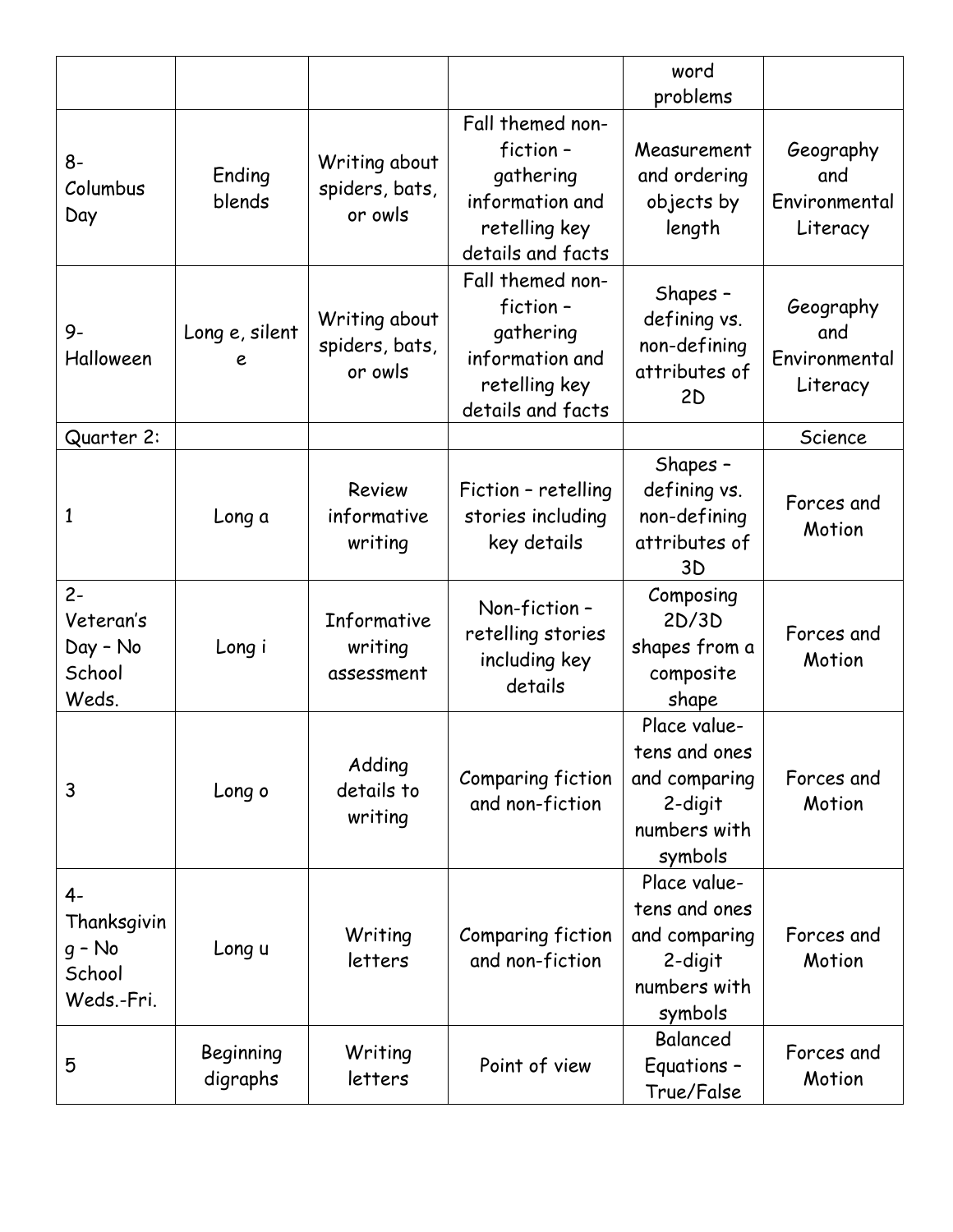| 6                                                  | Ending<br>digraphs                | 5 senses<br>writing                  | Point of view                                                                          | Comparing<br>numbers and<br>balanced<br>equations                                           | Matter,<br>Properties,<br>and Change   |
|----------------------------------------------------|-----------------------------------|--------------------------------------|----------------------------------------------------------------------------------------|---------------------------------------------------------------------------------------------|----------------------------------------|
| 7- Holidays                                        | Adjectives                        | Nutrition<br>writing                 | Finding words and<br>phrases that<br>contribute to the<br>feeling of the<br>story/poem | Solving<br>addition and<br>subtraction<br>equations<br>with missing<br>numbers              | Matter,<br>Properties,<br>and Change   |
| 8- New<br>Year's                                   | Plurals                           | Persuasive/op<br>inion               | Comprehension<br>strategies - text<br>features, revisit,<br>remember, retell           | Solving<br>addition and<br>subtraction<br>equations<br>with missing<br>numbers              | Matter,<br>Properties,<br>and Change   |
| 9                                                  | Syllables                         | Persuasive/op<br>inion               | Comprehension<br>strategies -<br>sketch to stretch                                     | Catch up                                                                                    | Matter,<br>Properties,<br>and Change   |
| Quarter 3:                                         |                                   |                                      |                                                                                        |                                                                                             | Social<br><b>Studies</b>               |
| 1- MLK Day<br>- No<br>School<br>Monday,<br>Tuesday | Verbs                             | <b>Review</b><br>writing<br>opinions | Author's purpose<br>- inform                                                           | Addition and<br>subtraction<br>word<br>problems and<br>equations<br>with missing<br>addends | Economics<br>and Financial<br>Literacy |
| $\overline{c}$                                     | Past Tense -<br>sounds of -<br>ed | Opinion<br>writing<br>assessment     | Author's purpose<br>- persuade                                                         | Fractions                                                                                   | Economics<br>and Financial<br>Literacy |
| 3                                                  | Past Tense -<br>sounds of -<br>ed | Editing and<br>revising              | Author's purpose<br>-entertain                                                         | Fractions                                                                                   | Economics<br>and Financial<br>Literacy |
| 4-<br>Valentine's<br>Day                           | R blends (cr,<br>tr)              | Editing and<br>revising              | Making<br>inferences                                                                   | Adding two-<br>digit numbers<br>using<br>concepts of<br>place value                         | Economics<br>and Financial<br>Literacy |
| 5-<br>President's<br>Day - No                      | R blends (cr,<br>tr, dr)          | Researching<br>for                   | Making<br>inferences                                                                   | Time to the<br>hour and half<br>hour                                                        | Economics<br>and Financial<br>Literacy |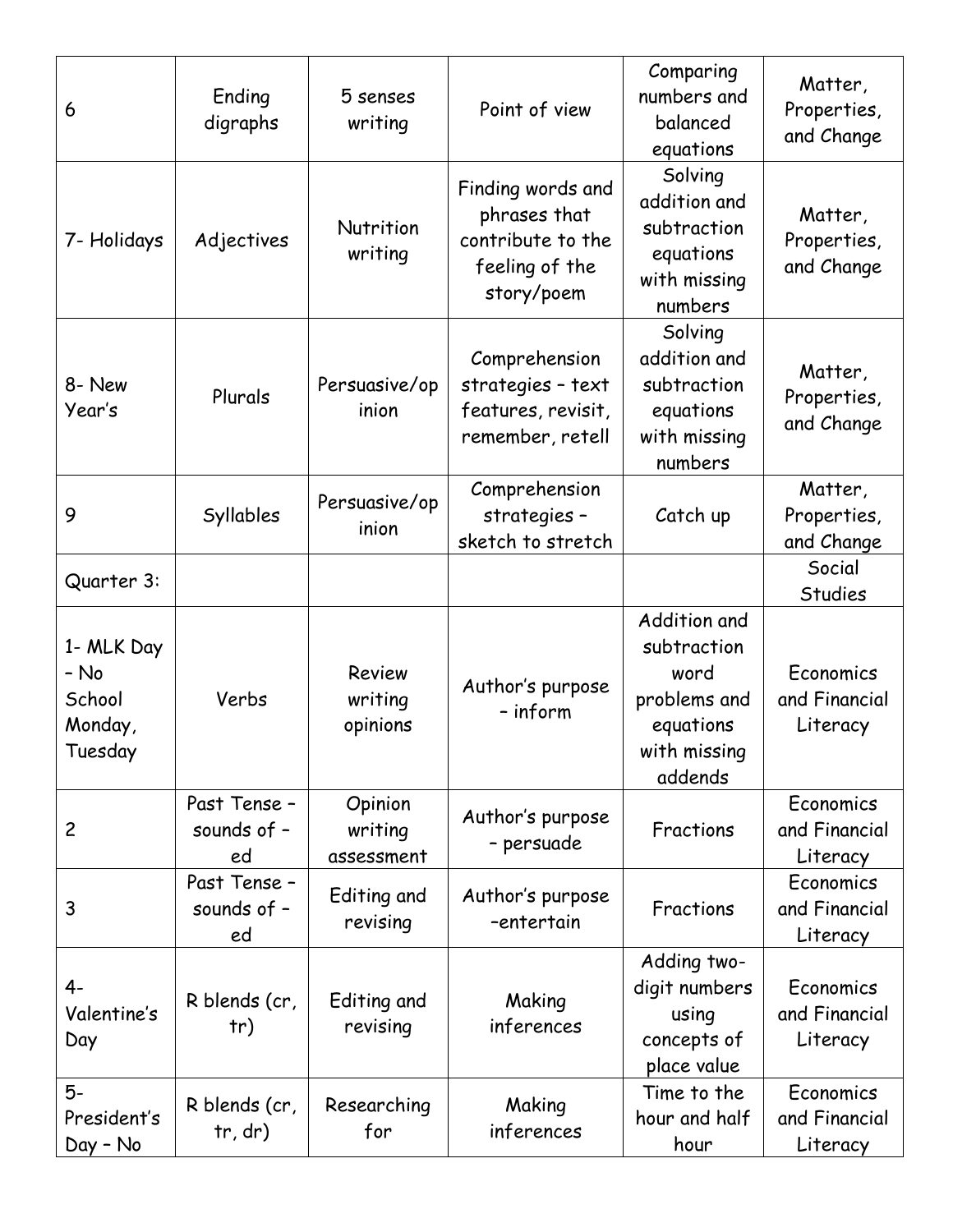| School<br>Monday                        |                                             | information<br>writing                       |                                                                      |                                                                       |                                                       |
|-----------------------------------------|---------------------------------------------|----------------------------------------------|----------------------------------------------------------------------|-----------------------------------------------------------------------|-------------------------------------------------------|
| 6                                       | Long vowel<br>patterns (ai,<br>oa)          | Researching<br>for<br>information<br>writing | Synthesizing                                                         | Time to the<br>hour and half<br>hour                                  | Economics<br>and Financial<br>Literacy                |
| 7                                       | Long vowel<br>patterns (ee,<br>ea)          | Writing<br>informational                     | Synthesizing                                                         | Organizing,<br>representing,<br>and analyzing<br>data using<br>graphs | Economics<br>and Financial<br>Literacy                |
| 8                                       | Long vowel<br>patterns<br>$(i_e, -y)$       | Writing<br>informational                     | Fairy tales -<br>comparing fiction<br>texts                          | Organizing,<br>representing,<br>and analyzing<br>data using<br>graphs | Economics<br>and Financial<br>Literacy                |
| 9- Easter -<br>No School<br>Friday      | Long vowel<br>patterns (-<br>igh)           | Writing<br>informational                     | Fairy tales -<br>comparing fiction<br>text, revisit point<br>of view | Catch up                                                              | Economics<br>and Financial<br>Literacy                |
| Quarter 4:                              |                                             |                                              |                                                                      |                                                                       | Science                                               |
| $1 - No$<br>School<br>Monday            | Long vowel<br>patterns (ou,<br>ow)          | How to books                                 | Fairy tales -<br>comparing fiction<br>text, revisit point<br>of view | Mentally<br>finding 10<br>more                                        | Earth<br>Systems,<br>Structures,<br>and Processes     |
| 2- Thomas<br>Jefferson'<br>s Birthday   | Long vowel<br>patterns (ai,<br>$-\alpha y)$ | How to books                                 | Biographies                                                          | Mentally<br>finding 10<br>less                                        | Earth<br>Systems,<br>Structures,<br>and Processes     |
| 3- Earth<br>Day                         | Long Vowel<br>patterns (-<br>eigh)          | How to books                                 | Autobiographies                                                      | Mixed<br>addition/subt<br>raction<br>practice                         | Earth<br>Systems,<br>Structures,<br>and Processes     |
| 4-                                      | Er Sisters<br>(ir, er, ur)                  | Writing<br>poetry                            | Poetry                                                               | Two-digit<br>addition and<br>subtracting<br>multiples of<br>10        | Structures<br>and functions<br>of living<br>organisms |
| 5- Cinco De<br>Mayo,<br>Mother's<br>Day | Double<br>vowels (oo,<br>ee)                | Writing<br>poetry                            | Poetry                                                               | Counting to<br>120                                                    | Structures<br>and functions<br>of living<br>organisms |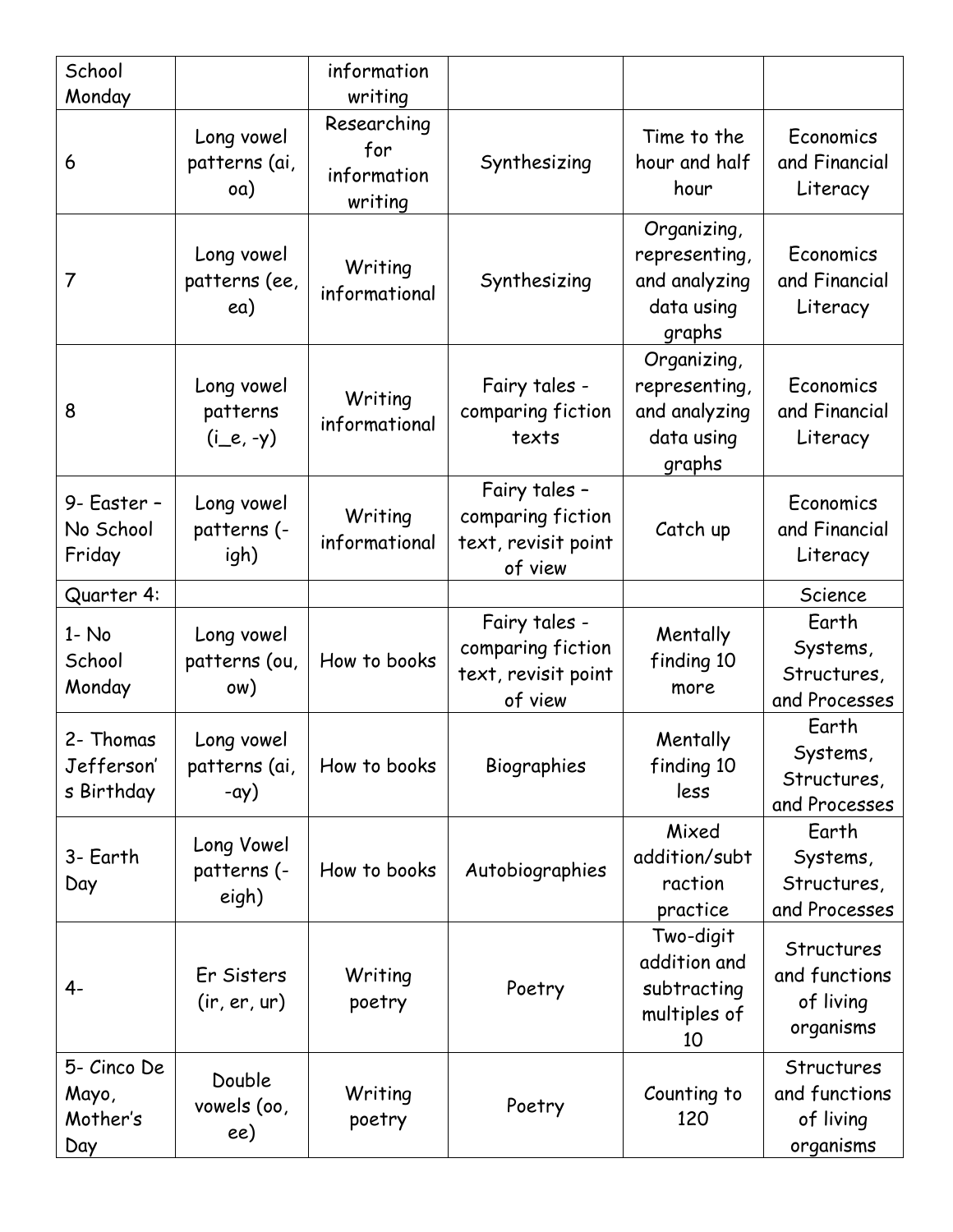| 6                                                | Tricky<br>suffixes (-<br>tion) | Narrative<br>writing                              | Ocean/Beach<br>themed<br>literature-review<br>story elements<br>and strategies | Catch up                                   | <b>Structures</b><br>and functions<br>of living<br>organisms |
|--------------------------------------------------|--------------------------------|---------------------------------------------------|--------------------------------------------------------------------------------|--------------------------------------------|--------------------------------------------------------------|
|                                                  | A vs. An                       | Narrative<br>writing                              | Ocean/Beach<br>themed<br>literature-review<br>story elements<br>and strategies | Catch up                                   | Ecosystems                                                   |
| 8                                                | Commas                         | Students<br>choice writing                        | Favorite Author's                                                              | EOY<br>assessments                         | Ecosystems                                                   |
| $9-$<br>Memorial<br>Day - No<br>School<br>Monday | EOY<br>Assessments             | Reflecting on<br>writing:<br>looking at<br>growth | <b>EOY Assessments</b>                                                         | Getting ready<br>for 2 <sup>nd</sup> grade | Ecosystems                                                   |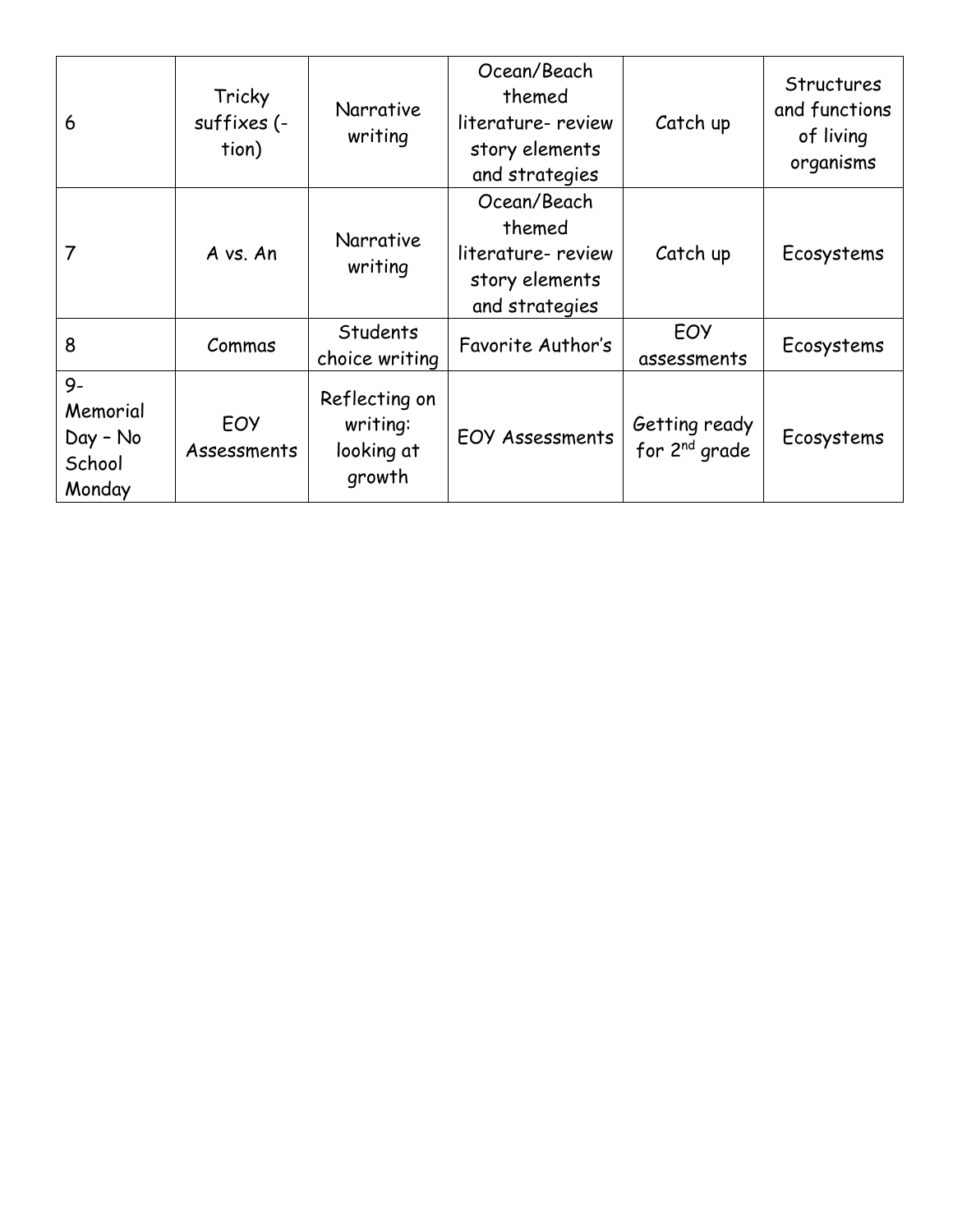Holidays and Special Days

| <b>Quarter 1-</b>                                       | Quarter 3-                                         |
|---------------------------------------------------------|----------------------------------------------------|
|                                                         |                                                    |
| Week 1: August $24th$ – First Day                       | Week 1: No School Monday (MLK Day)-                |
| Week 2:                                                 | Tuesday - Jan $18th$ , $19th$                      |
| Week 3: No School Monday, Sept. 7 <sup>th</sup> –       | Week 2:                                            |
| Labor Day                                               | Week 3:                                            |
| Week 4:                                                 | Week 4: Valentine's Day – Sunday after this        |
| Week 5: Sept. $23rd$ – Progress Reports, Sept.          | Week 5: No School Monday, Feb. $15th$ –            |
| $25th$ – No School (Friday)                             | President's Day                                    |
| Week 6:                                                 | Week 6:                                            |
| Week 7:                                                 | Week 7:                                            |
| Week 8: Columbus Day                                    | Week 8:                                            |
| Week 9: Halloween                                       | Week 9: No School Friday, March $25th$ –           |
|                                                         | Easter Sunday, March 27 <sup>th</sup>              |
|                                                         |                                                    |
| Quarter Ends on Tuesday, Oct. $27th - No$               | Quarter Ends on Thursday, March 24 <sup>th</sup> - |
| School Oct. 29 <sup>th</sup> -30 <sup>th</sup>          | Spring break March 28 <sup>th</sup> -April 1st     |
| <b>Quarter 2-</b>                                       | <b>Quarter 4-</b>                                  |
|                                                         |                                                    |
| Week 1:                                                 | Week 1: No School Monday, April 4 <sup>th</sup>    |
| Week 2: No School Weds. Nov. $11th$ –                   | Week 2: Thomas Jefferson's Birthday                |
| <b>Veterans</b> Day                                     | Week 3: Earth Day                                  |
| Week 3:                                                 | Week 4:                                            |
| Week 4: No School Weds.- Friday Nov. 25 <sup>th</sup> - | Week 5: Mother's Day - Sunday, May $8th$           |
| $27th$ – Thanksgiving                                   | Week 6:                                            |
| Week 5:                                                 | Week 7:                                            |
| Week 6:                                                 | Week 8:                                            |
| Week 7: Holidays - Last day before break                | Week 9: No School Monday, May 30 <sup>th</sup> –   |
| (Friday Dec. $18th$ )                                   | <b>Memorial Day</b>                                |
| Week 8: New Year's - Students return to                 |                                                    |
| school (Jan. $4th$ )                                    |                                                    |
| Week 9:                                                 | Quarter Ends Friday, June 3rd                      |
|                                                         | Last Day of School, June 9th                       |
| Quarter Ends on Friday, Jan. 15 <sup>th</sup>           |                                                    |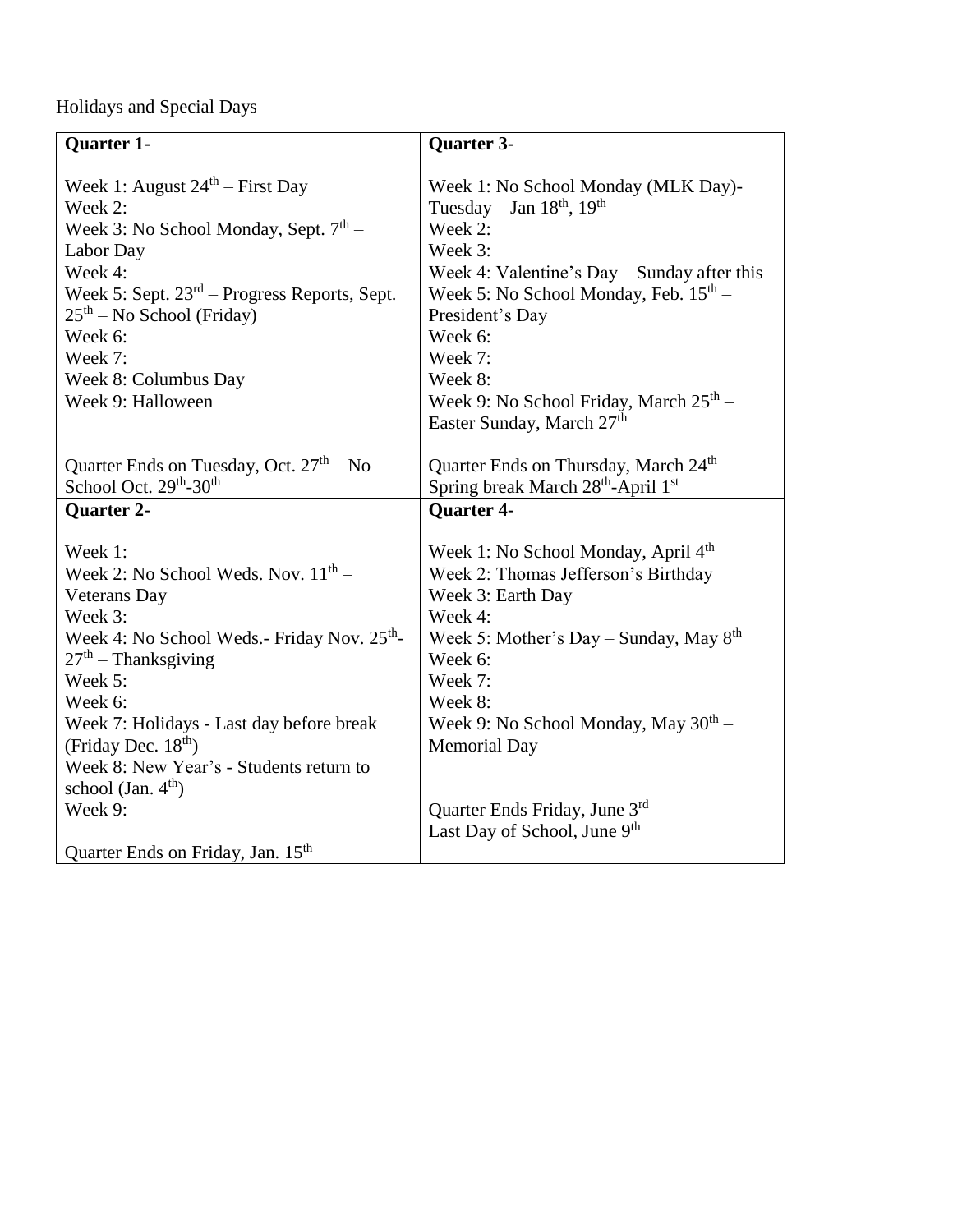2015-2016 Phonics Schedule: 10 minutes of writing each day

| <b>Quarter 1-</b>                | <b>Quarter 3-</b>                       |
|----------------------------------|-----------------------------------------|
| Week 1: BOY Assessments          | Week 1: Verbs                           |
|                                  |                                         |
| Week 2: Short a                  | Week 2: Past Tense-sounds of –ed        |
| Week 3: Short e                  | Week 3: Past Tense- sounds of –ed       |
| Week 4: Short i                  | Week 4: $R$ -blends (cr, tr)            |
| Week 5: Short o                  | Week 5: R-blends $(cr, tr, dr)$         |
| Week 6: Short u                  | Week 6: Long vowel patterns (ai, oa)    |
| Week 7: Beginning Blends         | Week 7: Long vowel patterns (ee, ea)    |
| Week 8: Ending Blends            | Week 8: Long vowel patterns $(i_e, -y)$ |
| Week 9: Long e, super e (silent) | Week 9: Long vowel patterns (-igh)      |
|                                  |                                         |
| <b>Quarter 2-</b>                | <b>Quarter 4-</b>                       |
|                                  |                                         |
| Week 1: Long a                   | Week 1: Long Vowel patterns (ou, ow)    |
| Week 2 Long i                    | Week 2: Long vowel patterns (ai, -ay)   |
| Week 3: Long o                   | Week 3: Long vowel patterns (-eigh)     |
| Week 4: Long u                   | Week 4: Er sisters (ir, er, ur)         |
| Week 5: Beginning digraphs       | Week 5: Double vowels (oo, ee)          |
| Week 6: Ending digraphs          | Week 6: Tricky Suffixes (-tion)         |
| Week 7: Adjectives               | Week 7: A vs. An                        |
| Week 8: Plurals                  | Week 8: Commas                          |
| Week 9: Syllables                | <b>Week 9: EOY Assessments</b>          |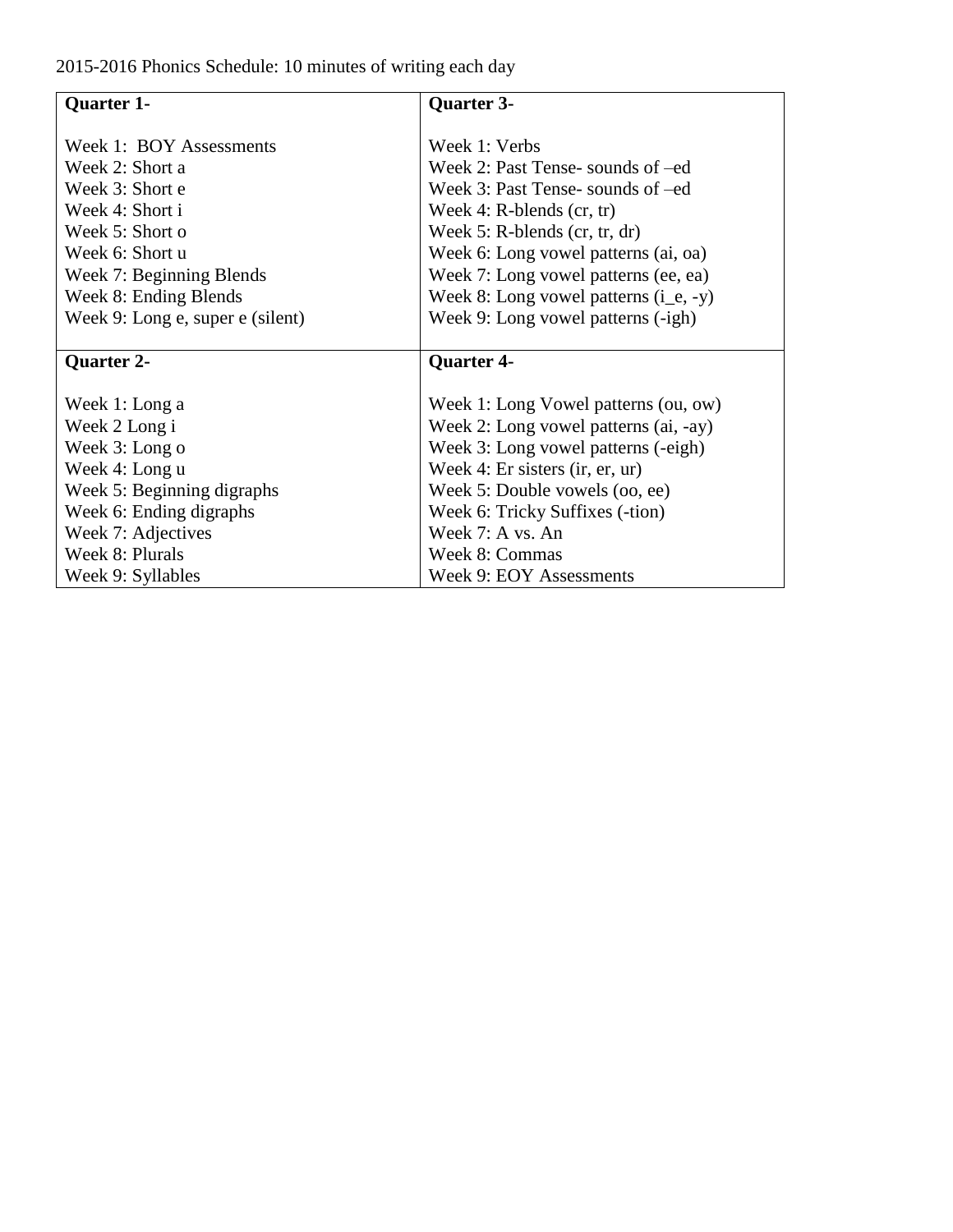## 2015-2016 Writing Schedule

| <b>Quarter 1-</b> 1.W.2, 1.W.5               | Quarter 3- 1.W.1, 1.SL.4, 1.SL.6, 1.W.3,    |
|----------------------------------------------|---------------------------------------------|
|                                              | $1.W.5-7,$                                  |
| Week 1: Conventions- Spacing                 |                                             |
| Week 2: Conventions- Capitalization          | Week 1: Review writing opinions             |
| Week 3: Conventions- Punctuation             | Week 2: Opinion writing assessment          |
| <b>Week 4: Review Conventions</b>            | Week 3: Editing and revising                |
| Week 5: Writing complete sentences           | Week 4: Editing and revising                |
| Week 6: Writing complete sentences           | Week 5: Researching for information writing |
| Week 7: Introducing Informative Writing      | Week 6: Researching for information writing |
| Week 8: Writing about spiders, bats, or owls | Week 7: Writing informational               |
| Week 9: Writing about spiders, bats, or owls | Week 8: Writing informational               |
|                                              | Week 9: Writing informational               |
| Quarter 2- 1.W.5, 1.W.2, 1.W.1, 1.SL.4,      | Quarter 4- 1.W.2, 1.W.5, 1.W.7, 1.SL.4,     |
| 1.SL.6                                       | 1.SL.5, 1.RL.10, 1.W.3                      |
|                                              |                                             |
| Week 1: Review informative writing           | Week 1: How to books                        |
| Week 2: Informative writing assessment       | Week 2: How to books                        |
| Week 3: Adding details to writing            | Week 3: How to books                        |
| Week 4: Writing Letters                      | Week 4: Writing poetry                      |
| Week 5: Writing Letters                      | Week 5: Writing poetry                      |
| Week 6: 5 senses writing                     | Week 6: Narrative writing                   |
| Week 7: Nutrition Writing                    | Week 7: Narrative writing                   |
| Week 8: Persuasive/opinion                   | Week 8: Student choice                      |
| Week 9: Persuasive/opinion                   | Week 9: Reflecting on writing: looking at   |
|                                              | growth                                      |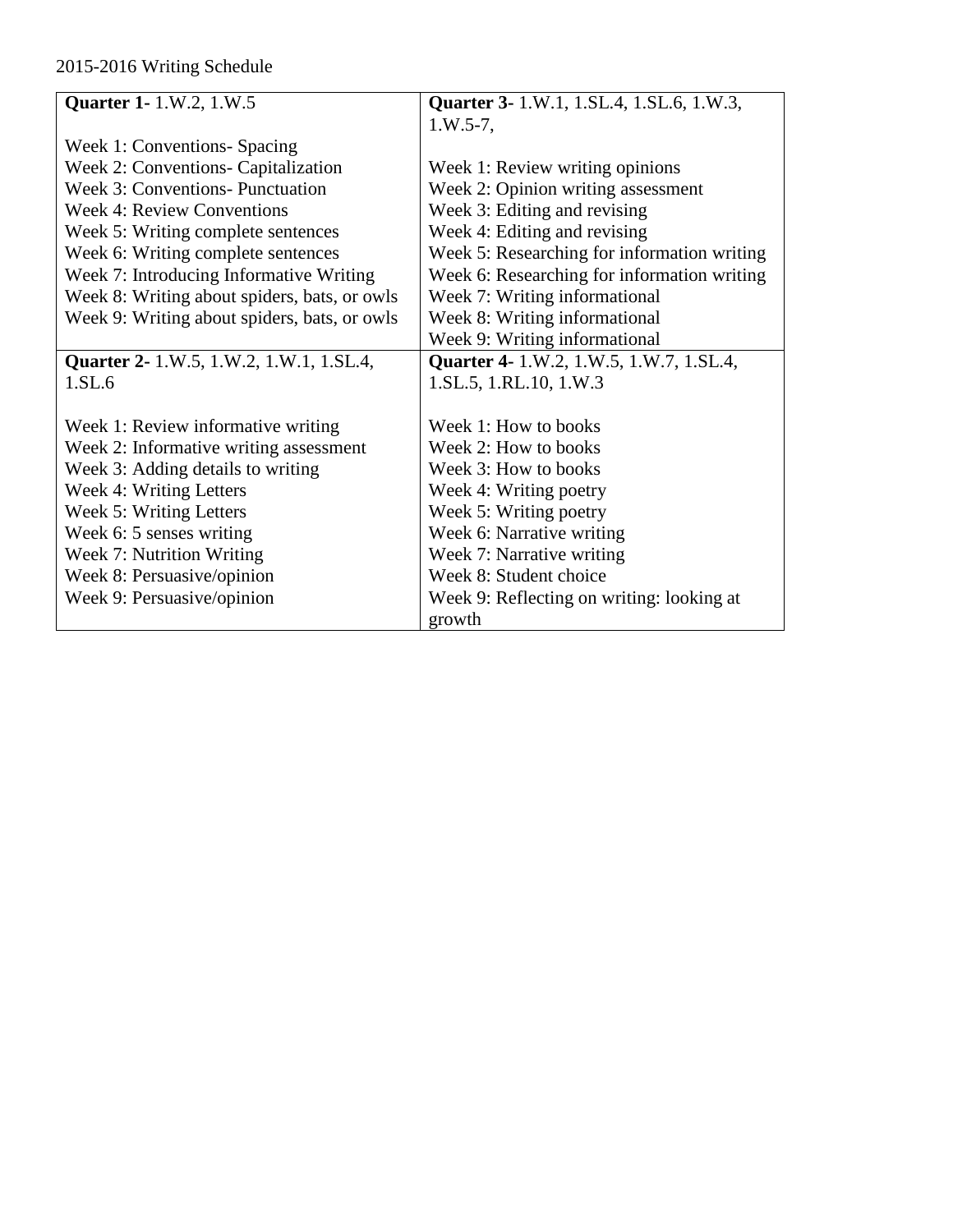## 2015-2016 Reading Schedule

| Quarter 1- 1.RL.7, 1.RL.1-3, 1.RI.1-2           | Quarter 3- 1.RL.2, 1.SL.2, 1.RL.1, 1.RL.7,   |
|-------------------------------------------------|----------------------------------------------|
|                                                 |                                              |
|                                                 | 1.RI.1, 1.RI.4, 1.RI.3, 1.RL.5, 1.RL.8,      |
| Week 1: Introduce Reading Workshop-read         | 1.RL.6, 1.RL.9                               |
| to self, relationship between illustrations and |                                              |
| text with school themed literature              | Week 1: Author's Purpose- Inform             |
| (Community)                                     | Week 2: Author's Purpose- Persuade           |
| Week 2: Introduce Reading Workshop-read         | Week 3: Author's Purpose- Entertain          |
| with partner, relationship between              | Week 4: Making Inferences                    |
| illustrations and text with school themed       | Week 5: Making Inferences                    |
| literature (Community)                          | Week 6: Synthesizing                         |
| Week 3: Story Elements- Characters              | Week 7: Synthesizing                         |
| Week 4: Story Elements- Setting                 | Week 8: Fairy Tales (Comparing fiction text) |
| Week 5: Story Elements- Beginning, Middle,      | Week 9: Fairy Tales (Comparing fiction text- |
| End                                             | come back to Point of View)                  |
| Week 6: Story Elements- Main Idea               |                                              |
| Week 7: Fall themed non-fiction- Why do we      |                                              |
| read non-fiction?                               |                                              |
| Week 8: Fall themed non-fiction-gathering       |                                              |
| information and retelling key details and facts |                                              |
| Week 9: Fall themed non-fiction-gathering       |                                              |
| information and retelling key details and facts |                                              |
| Quarter 2- 1.RL.2, 1.RL.5, 1.RI.3, 1.RL.6,      | Quarter 4- 1.RL.7, 1.RL.6, 1.RL.9, 1.RI.2,   |
| 1.RL.4, 1.RI.5, 1.RL.1                          | 1.SL.2, 1.SL.4, 1.SL.5, 1.RL.10              |
|                                                 |                                              |
| Week 1: Fiction-retelling stories including     | Week 1: Fairy Tales (Comparing fiction text- |
| key details                                     | come back to Point of View)                  |
| Week 2: Non-fiction- retelling stories          | Week 2: Biographies                          |
| including key details                           | Week 3: Autobiographies                      |
| Week 3: Comparing fiction and non-fiction       | Week 4: Poetry                               |
| Week 4: Comparing fiction and non-fiction       | Week 5: Poetry                               |
| Week 5: Point of view                           | Week 6: Ocean/Beach themed literature-       |
| Week 6: Point of view                           | review story elements and strategies         |
| Week 7: Finding words and phrases that          | Week 7: Ocean/Beach themed literature-       |
| contribute to the feeling of the story/poem     | review story elements and strategies         |
| Week 8: Comprehension Strategies- Text          | Week 8: Favorite Author's                    |
| Features, revisit, remember, retell             | <b>Week 9: Final Assessments</b>             |
| Week 9: Comprehension Strategies- Sketch to     |                                              |
| stretch                                         |                                              |
|                                                 |                                              |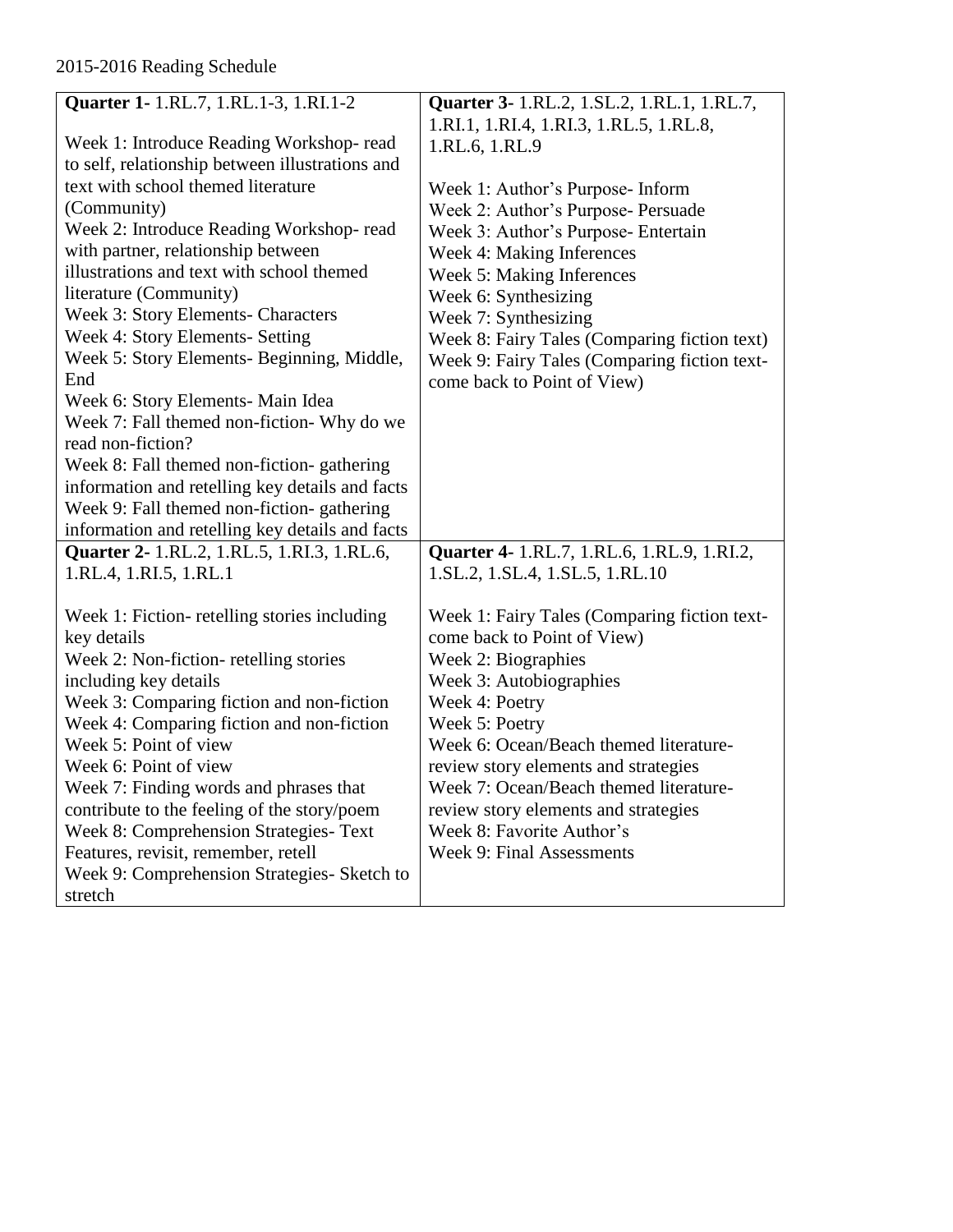| Quarter 1- 1.NBT.1, 1.OA.1-6, 1.MD.1-2,                                                                                                                                                                                                                                                                                                                                                                                                                                                                                                                                                               | Quarter 3- 1.0A.1, 1.0A.8, 1.G.3, 1.NBT.2-                                                                                                                                                                                                                                                                                                                                                                                                                         |
|-------------------------------------------------------------------------------------------------------------------------------------------------------------------------------------------------------------------------------------------------------------------------------------------------------------------------------------------------------------------------------------------------------------------------------------------------------------------------------------------------------------------------------------------------------------------------------------------------------|--------------------------------------------------------------------------------------------------------------------------------------------------------------------------------------------------------------------------------------------------------------------------------------------------------------------------------------------------------------------------------------------------------------------------------------------------------------------|
| 1.G.1                                                                                                                                                                                                                                                                                                                                                                                                                                                                                                                                                                                                 | 4, 1.MD.3, 1.MD.4                                                                                                                                                                                                                                                                                                                                                                                                                                                  |
| <b>Week 1: BOY Assessments</b><br>Week 2: BOY Assessment<br>Week 3: Review numbers 0-30<br>Week 4: Solving Addition Equations<br>Week 5: Solving Subtraction Equations<br>Week 6: Solving additions and subtraction<br>equations<br>Week 7: Solving addition and subtraction<br>word problems<br>Week 8: Measurement and ordering objects<br>by length<br>Week 9: Shapes (defining attributes vs. non-<br>defining attributes) $-2D$                                                                                                                                                                  | Week 1: Addition and subtraction word<br>problems and equations with missing addends<br><b>Week 2: Fractions</b><br>Week 3: Fractions<br>Week 4: Adding two-digit numbers using<br>concepts of place value<br>Week 5: Time to the hour and half hour<br>Week 6: Time to the hour and half hour<br>Week 7: Organizing, representing, and<br>analyzing data using graphs<br>Week 8: Organizing, representing, and<br>analyzing data using graphs<br>Week 9: Catch up |
| Quarter 2- 1.G.1, 1.G.2, 1.NBT.2-3,1.OA.7-                                                                                                                                                                                                                                                                                                                                                                                                                                                                                                                                                            | Quarter 4- 1.NBT.1-5, 1.OA.1-8                                                                                                                                                                                                                                                                                                                                                                                                                                     |
| 8<br>Week 1: Shapes (defining attributes vs. non-<br>defining attributes) $-3D$<br>Week 2: Composing 2D/3D shapes from a<br>composite shape<br>Week 3: Place value- tens and ones and<br>comparing 2-digit numbers with symbols<br>Week 4: Place value- tens and ones and<br>comparing 2-digit numbers with symbols<br>Week 5: Balanced equations (true/false)<br>Week 6: Comparing numbers and balanced<br>equations<br>Week 7: Solving addition and subtraction<br>equations with missing numbers<br>Week 8: Solving addition and subtraction<br>equations with missing numbers<br>Week 9: Catch up | Week 1: Mentally finding 10 more<br>Week 2: Mentally finding 10 less<br>Week 3: Mixed addition/subtraction practice<br>Week 4: Two-digit addition and subtracting<br>multiples of 10<br>Week 5: Counting to 120<br>Week 6: Catch up<br>Week 7: Catch up<br><b>Week 8: EOY Assessments</b><br>Week 9: Getting ready for $2nd$ grade                                                                                                                                 |